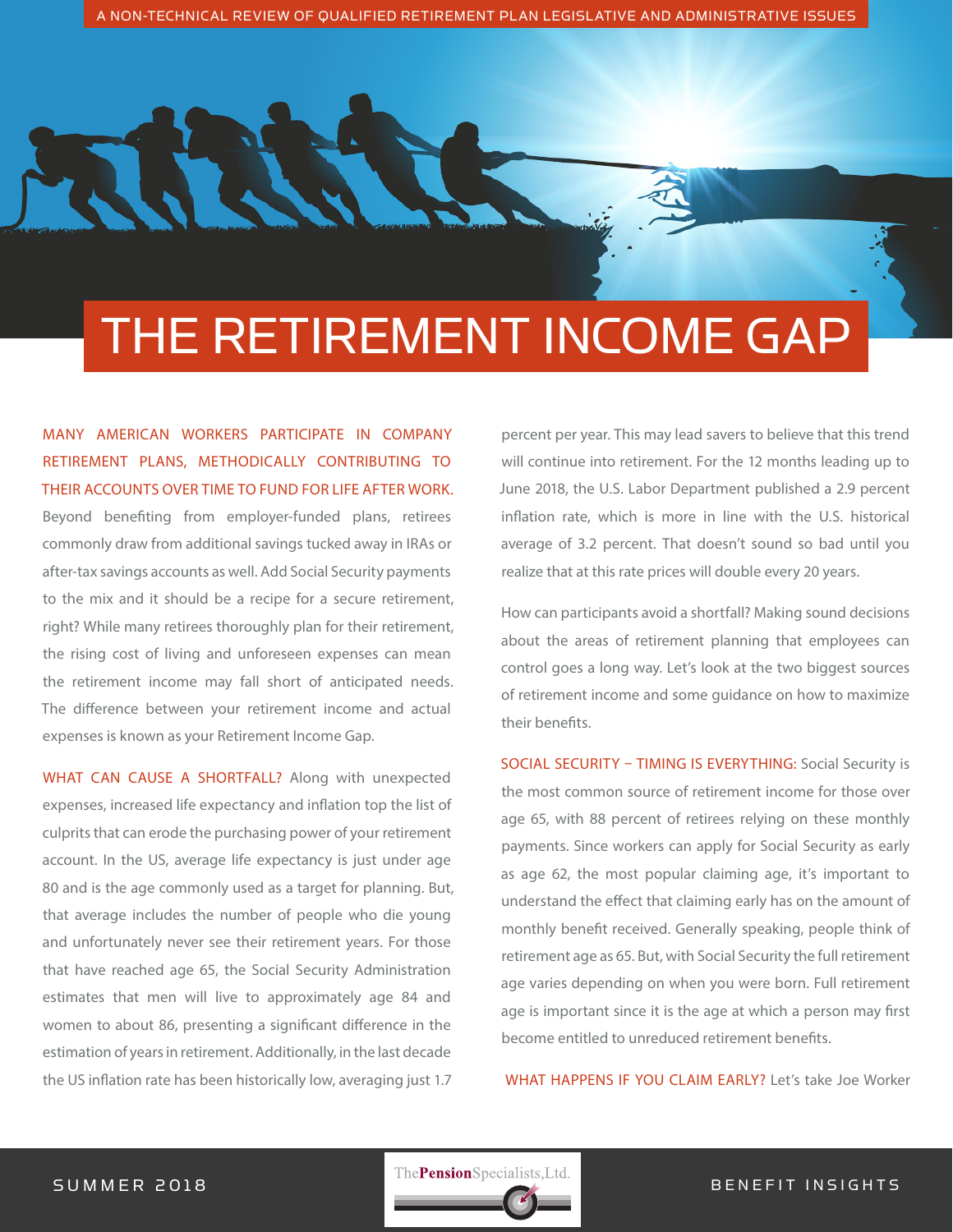who was born in 1954. His full retirement age for Social Security benefits is age 66. If Joe started to take his benefit at age 62, his monthly benefit would be reduced by 25% for his lifetime. If Joe waited until he was age 66, he would receive his full benefit, 25% more, over his lifetime.

Additionally, if Joe deferred his benefit start date until age 70, he could earn "delayed credits" of about six to eight percent per year in addition to his cost of living adjustments. At age 70, Joe's monthly benefit would be 66 percent higher than it would be at 62! Truly, when it comes to Social Security, timing is everything.

Social Security strategies and claiming choices can be extremely complicated, especially when you add in the strategies available to married couples. There are several calculators and available software services to help with this important analysis such as socialsecuritychoices.com and SSA.gov.

In 2018, the maximum Social Security benefit an individual can receive is \$2,788 per month, or \$33,456 per year. These benefits were never intended to fully replace one's prior earnings. In fact, according to the Social Security Administration, this benefit only compensates for about 40 percent of an average wage earner's income after retiring. Unless employees plan to reduce their lifestyle expenses, Social Security retirement benefits probably won't cover all, or possibly even a majority, of future living costs. Let's try to close the gap a bit further.

RETIREMENT ACCOUNTS: If your employees are relying on their 401(k) plan to close the retirement income gap, then committing to contributing early and consistently is key. While 401(k) plans are one of the best available retirement savings options for many, only 32 percent of American workers are participating in one. That is a surprisingly small number given that 59 percent of workers have access to these types of plans.

Saving early, consistently, and aggressively really helps. But, what's the reality? A recent study by Vanguard entitled "How America Saves" showed the average 401(k) account balance by age group. Even at age 65 the average account balance was just under \$197,000. If we use an average life expectancy in

retirement of 20 years, these funds could provide an additional \$9,850 per year (without investment growth). Add this to the maximum Social Security benefit of \$33,456 and the resulting annual income is \$43,306, not a particularly robust retirement income.

### **Upcoming Compliance Deadlines for Calendar-Year Plans (12 / 31)**

### **September**



**Required contributions** are due for pension plans (Money Purchase, Target Benefit, and Defined Benefit plans) that end on the calendar year. 2017 profit sharing or **matching contributions** for calendar fiscal years for plan sponsors who filed a corporate tax extension are also due.



**Summary Annual Report (SAR)** due to participants or beneficiaries receiving benefits under the plan as of the 12/31/2017 plan year end. The SAR is due on 9/30 (nine months after the plan year end) for calendar year plans that have not extended the due date of Form 5500.

#### **October**



For 401(k) plans that will elect to utilize safe harbor provisions for 2019, the **safe harbor notice** must be provided to participants between October 1st and December 1st.



Deadline for filing **Form 5500** for those calendar year end plans on extension. Deadline for ling **Form 8955-SSA** for those calendar year end plans on extension.

The income gap is markedly larger for female employees. A recent Student Loan Hero study found that women had about one-half the amount in retirement savings as their male counterparts. The low savings level is even further compounded by the fact that, on average, women live longer than men. The reasons for this short fall can stem from time away from the workforce for family reasons, but the women surveyed also cited a lack of knowledge about investing as a deterrent to joining their employer retirement plans or investing in an IRA account.

WHAT CAN EMPLOYEES DO TO BOOST THEIR SAVINGS? It's great if you started young, deferred 20% of your pay, and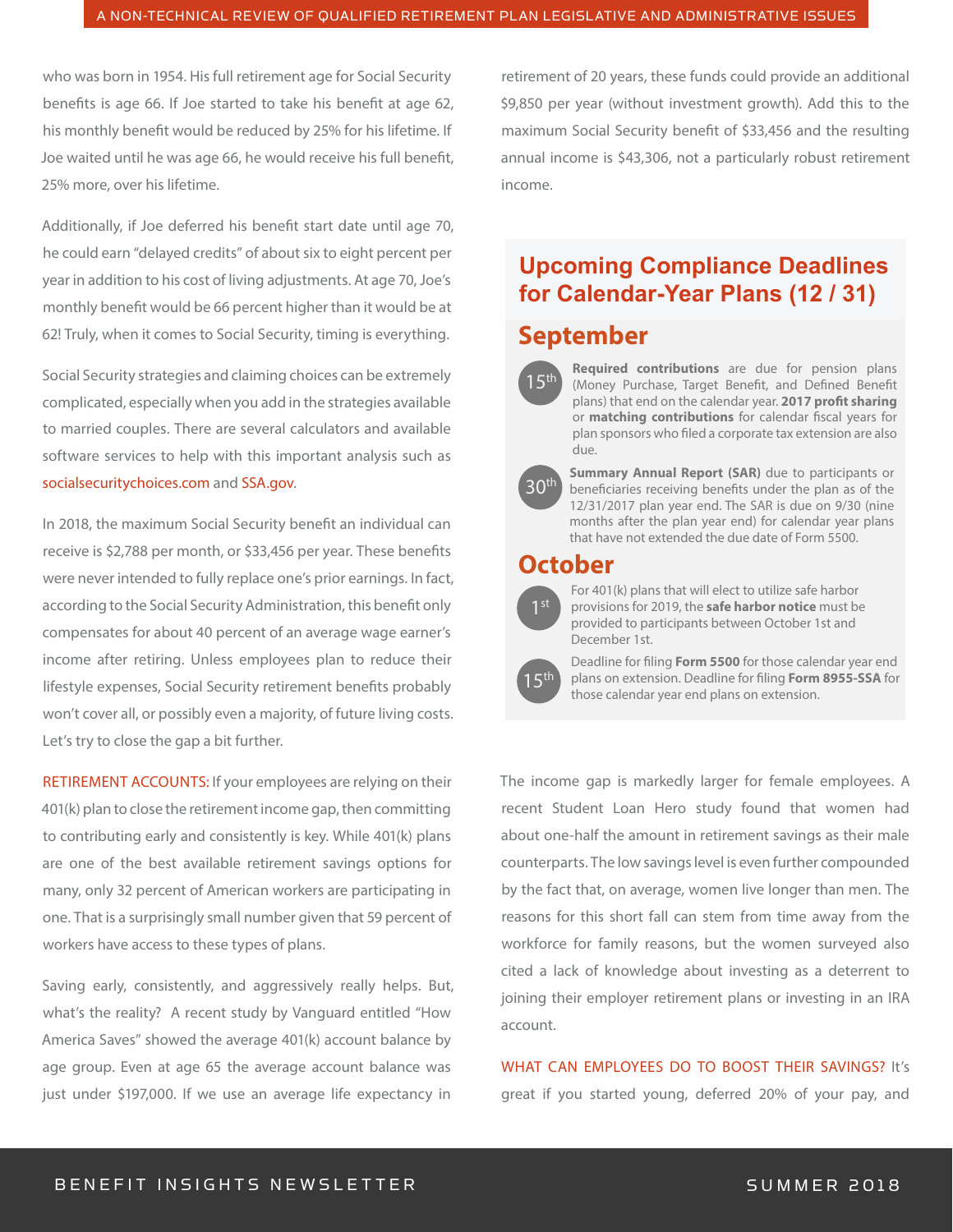invested well. However, that may not be the case for many employees. Here are a few useful tips to get that retirement savings number up:

• START SAVING NOW: Reengage with those employees that are not participating in your retirement plan. Encourage them to get their benefit information from the Social Security Administration so they understand the baseline amount that will be forthcoming. All employees who are eligible for Social Security benefits can access their information by creating a secure account at SSA.gov.

• INCREASE CONTRIBUTION LEVELS: American culture has not taught us to be great savers. Though Americans aren't the worst around the globe, countries like Japan have average savings rates of nearly 50% of their income! If you have employees

deferring 1 to 3 percent of their pay, encourage them to bump up their rate.

• CATCH-UP CONTRIBUTIONS: Catch-up contributions are appropriately named! They were created to help employees who are age 50 or older "catch-up" for retirement. Not only can an individual defer \$18,500 into a 401(k) plan in 2018, they can also contribute an additional \$6,000 per year as a catch-up contribution.

• TAKE ADVANTAGE OF EOUITY INVESTMENTS: Be sure to speak with the plan's advisor about the investment options available. With a low interest rate environment still in existence, fixed investment returns can erode retirement account growth. Taking advantage of equity-based investments can help grow your account through greater investment returns.  $\blacksquare$ 

## HELPFUL HINTS FOR PLAN SPONSORS

BEING A PLAN SPONSOR COMES WITH A GOOD BIT OF RESPONSIBILITY. You've taken the important step of hiring a third-party administration firm to help you navigate the myriad of processes that are required to keep your plan in compliance with applicable regulations. Below are a few helpful hints to keep your plan in compliance, avoid unnecessary corrections, and help to better serve your participants.

DON'T IGNORE PARTICIPANT COMPLAINTS: Dissatisfied employees can file complaints that trigger a government

audit or file lawsuits that are expensive and time-consuming to handle, even if you win. Though it can seem annoying to deal with, even those participants who no longer work for your firm are entitled to information about their accounts. Try to answer their questions promptly and clearly. Explain any reason for benefit denials and the timing of distribution or loan payments. If you need guidance when approached by your participants, do not hesitate to contact your TPA.

ALWAYS REPORT ALL YOUR EMPLOYEES TO YOUR TPA: